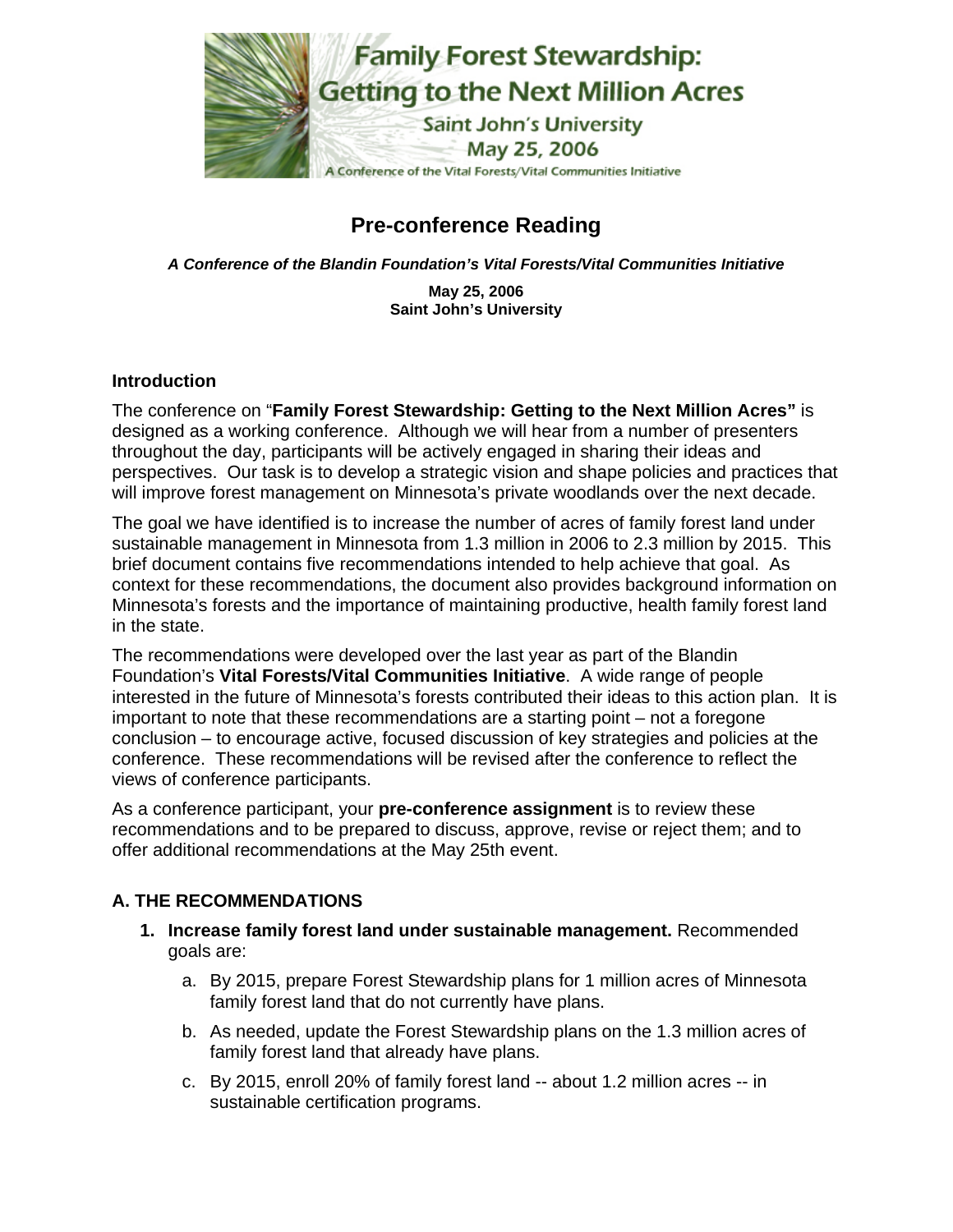d. By 2015, assure that 80-100 full-time equivalent foresters and other natural resource professionals in both the public and private sectors are available to provide Stewardship plan preparation and implementation services for family forest owners.

## **2. Establish a dedicated, self-sustaining Family Forest Initiative with stable annual revenues.**

Approximately \$2,000,000 will be needed annually. Existing sources are important but are quite variable and unpredictable. Landowners will continue to pay the majority of all costs associated with owning and caring for the land. This fund will provide the incentives to achieve positive and sustainable management of family forest land.

- a. These funds could be allocated as follows:
	- i. \$700,000 for new Stewardship plans on family forest land;
	- ii. \$350,000 to update existing Stewardship plans;
	- iii. \$750,000 to provide cost share funds for 50% cost-sharing to implement Stewardship plan recommendations;
	- iv. \$200,000 for educational and technical assistance grants to improve the capacity of delivering information and services to owners of family forests. Local woodland owner organizations would be given priority in receiving these grants.
- b. Possible self-sustaining sources of revenue to fund this initiative:
	- i. A property tax surcharge on woodland property.
	- ii. Collect a \$1.25 per cord surcharge on wood harvested from family forest land.
	- iii. A portion of the proposed 3/8 % sales tax revenues dedicated to natural resources management and conservation.
	- iv. Other options suggested by conference participants.

## **3. Revise the Sustainable Forestry Incentive Act (SFIA).**

Following is a summary of key recommendations being made by the SFIA Work Group:

- a. Make the Department of Natural Resources the lead agency responsible for administering the SFIA program.
- b. Seek research funding for the University of Minnesota's Department of Forest Resources to investigate optimal SFIA incentive payment structures. This research should include an evaluation of changes in the amount and structure of the annual SFIA incentive payment, including:
	- i. The establishment of a two-tiered SFIA payment structure for enrolled forestlands that provides a higher payment to landowners who provide public access to their forestland; and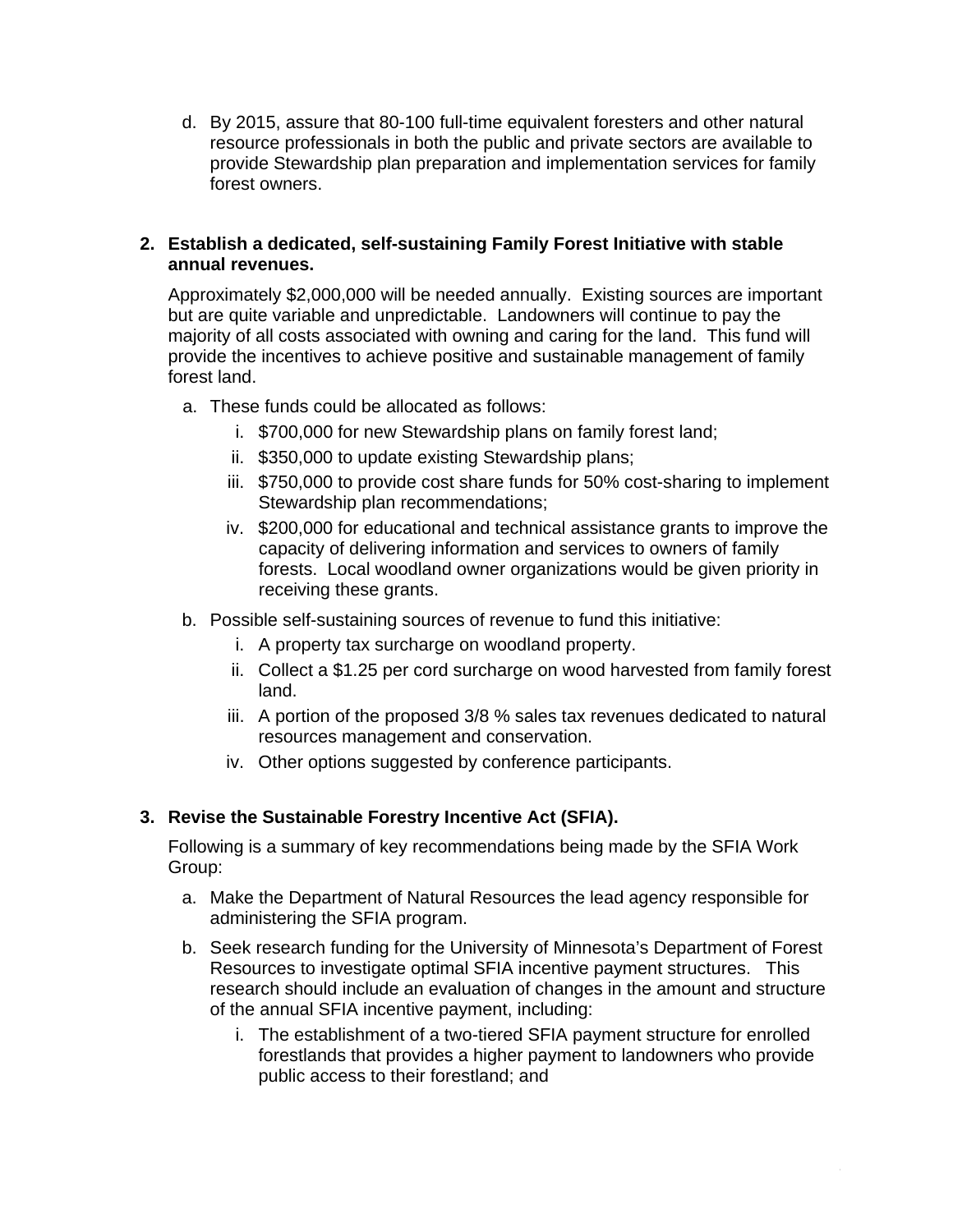- ii. The establishment of multi-tiered SFIA incentive payment structure that provides a higher incentive payment for forestlands which are in areas at higher risk for development (conversion from forest cover).
- c. Develop and market an educational and promotional program about SFIA to family forest landowners throughout the state. This educational and promotional program should be carried out **only after the SFIA program has been modified** – particularly with respect to the incentive payment structure.

#### **4. Revamp the** *ad valorem* **property tax system's inherent bias to overtax undeveloped land in comparison to developed land with respect to the public services provided to their owners.**

Property taxes drive opinions and policy. Currently, the tax rates for undeveloped forests and other wild land are the same rate as for an urban home site or a rural home site. Yet we all know that the developed sites need huge services compared to the undeveloped land (*e.g.* schools, police, roads). Such a disparity helps drive parcelization and development of forest lands.

Undeveloped agricultural land is currently taxed at about ½ the rate of undeveloped forest land.

Specific steps to address these disparities could include:

- 1. Lead a reassessment of Minnesota's property tax system to reduce the tax rate for the classification "timberland" (old 2b) from 1.00 to 0.55 to match undeveloped agriculture land.
- 2. Establish clear minimum criteria for participation in this class that will promote forest sustainability. Assure that the revised system is available to all forest landowners who meet minimum criteria.
- 3. Assure that undeveloped land now in the "seasonal recreational" class is also eligible for this benefit.
- **5. Charge the Vital Forests/Vital Communities Initiative of the Blandin Foundation with facilitating the implementation of recommendations that emerge from the Family Forest Stewardship Conference.**

## **B. CONTEXT FOR THE RECOMMENDATIONS**

#### **1. The value of Minnesota's family forest land.**

Family forests comprise about 40% of all the state's timber land. Almost six million acres of forest land in the state are owned by about 200,000 families, individuals and other non-industrial owners.

Family forests play an important role in Minnesota's forest industry. Approximately half of the wood harvested and marketed in Minnesota comes from these family forests. There is potential for a substantial increase in commercial harvests on family forest land, because growing stock on this land far exceeds the rate of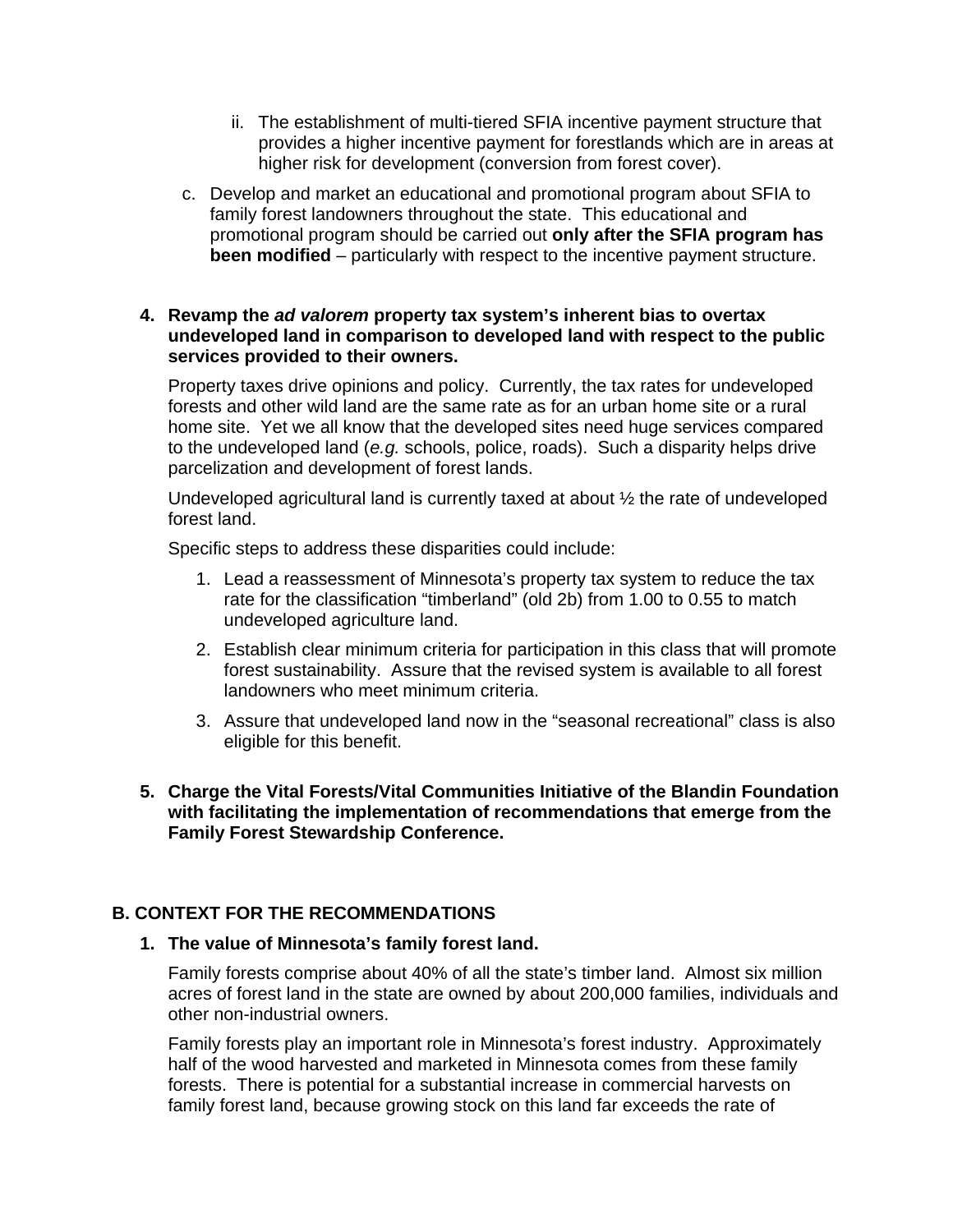harvest. For example, the USDA Forest Service estimates that every board foot of saw timber removed from family forests each year is replaced by over 2 1/2 board feet of new growth.

#### **2. The different characteristics of family forests and forest owners.**

There is a wide range in the size of family forests. The average acreage of forest parcels is decreasing. People own and make management decisions on wooded land for many different reasons. In order to be successful, a forest management initiative has to take these differences and the dynamic nature of family forest ownership into account.

About half of the family forest owners in Minnesota own fewer than 10 wooded acres. "Parcelization" of forest land has accelerated in recent years with parcels of 9 acres and under being the fastest growing category. The 100,000 landowners with the smallest wooded parcels own about 400,000 forested acres. This represents only about 7% of the family forest land in the state. Parcelization needs to be a concern not only for its direct ecological and forest management effects on small parcels but also for the effects on adjacent lands.

At the same time, about 100,000 family forest owners with 10 or more acres own about 5.5 million acres or about 93% of the family forest land in Minnesota. Field work should be focused on these larger parcels to assure the efficiency needed to provide ecological and social benefits on a significant scale.

The reasons people give for owning forest land vary substantially. Most rate aesthetics, privacy and nature protection as high priorities. Land investment, residential use and recreation are generally rated in the middle. Timber production is rated the lowest, although large parcel owners are much more likely to select timber production as a high priority than are small parcel owners.

These data clearly indicate that "one size does not fit all" when it comes to developing and carrying out a statewide family forest management initiative in Minnesota. An emphasis on timber production as a forest management goal is not going to appeal to most family forest owners. Approaches that stress aesthetics, plant and animal diversity, and recreational benefits are much more likely to find receptive audiences.

Educational and technical assistance also need to be adjusted to the size of family forest parcels. For example, it would not be cost-effective to do individual forest management plans on thousands of small parcels. This does not mean that forest management on these small parcels should be neglected. Instead, approaches to forestry education and technical assistance that can be provided through workshops, peer-to-peer learning, the internet and other less costly means need to be developed.

## **3. The importance of sustainable family forest management.**

In Minnesota, about 10,000 family forest landowners already have Forest Stewardship management plans. The total family forest acreage covered by these plans is about 1.3 million acres or a little more than 20% of all family forest acreage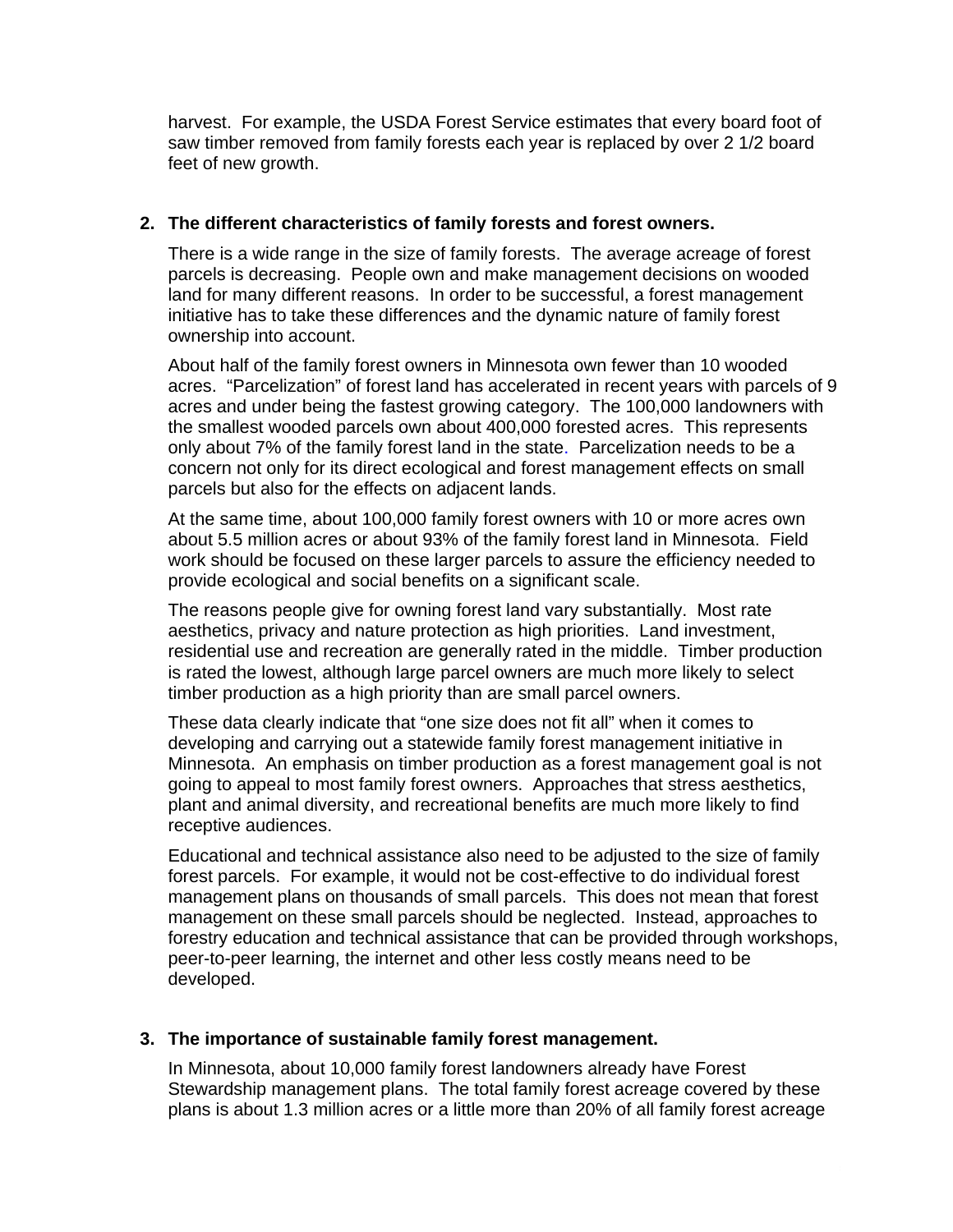in the state. Forest Stewardship's voluntary approach has proven popular and effective to date.

The recommendations made in this pre-conference document use Forest Stewardship plans as the primary measure of family forest management. The Forest Stewardship Program is a joint initiative of the USDA Forest Service and state partners such as Minnesota DNR.

Forest Stewardship Plans lay out strategies for achieving unique landowner objectives and sustaining forest health and vigor. Actively managed forests provide timber, wildlife habitat, watershed protection, recreational opportunities and many other benefits for landowners and society. Forest Stewardship plans motivate landowners to become more active in planning and managing their forests, greatly increasing the likelihood that their forests will remain intact, productive and healthy, and that the social, economic and environmental benefits of these lands will be sustained for future generations...

Participation in the Forest Stewardship program is open to any non-industrial private forest landowners who are committed to the active management and stewardship of their forested properties for at least ten years.

<http://www.fs.fed.us/spf/coop/programs/loa/fsp.shtml>

Simply having a Forest Stewardship Plan does not mean that landowners are managing their woods well, nor does not having such a plan mean that they are doing a poor job of forest management. The premise of these recommendations is that having a plan increases the likelihood that a family forest owner will implement sustainable forestry practices.

Numerous studies indicate that the lack of forest management has negative economic and environmental consequences for landowners, for their communities, and for state, regional and national economies.

 Why then has forest management on family forest land proven to be such a difficult issue to address despite the clear benefits of good management?

The simple answer is that most woodland owners don't know what a forest management plan; aren't convinced that the benefits of forest management outweigh the costs; or cannot find a resource professional to help them in a timely manner.

#### **4. Key factors in improving family forest management in Minnesota.**

This brings us back to the recommendations made at the beginning of the document. What changes need to be made in order to increase significantly the number of acres of family forestland under sustainable management? Following is a brief outline of the strategic thinking behind the recommendations.

- **a. Financial resources.** Additional funds will be needed to add a million acres of managed forest land in Minnesota over the next ten years. These funds could come from a variety of sources – timber sales fees, property tax surcharges or other sources – but, without additional funds, there won't be a family forest initiative.
- **b. Educational and technical assistance resources.** These additional financial resources will be applied to a combination of educational programs and forestry services. As discussed above, these programs and services will need to be tailored to the diverse array of family forest owners in order to be effective